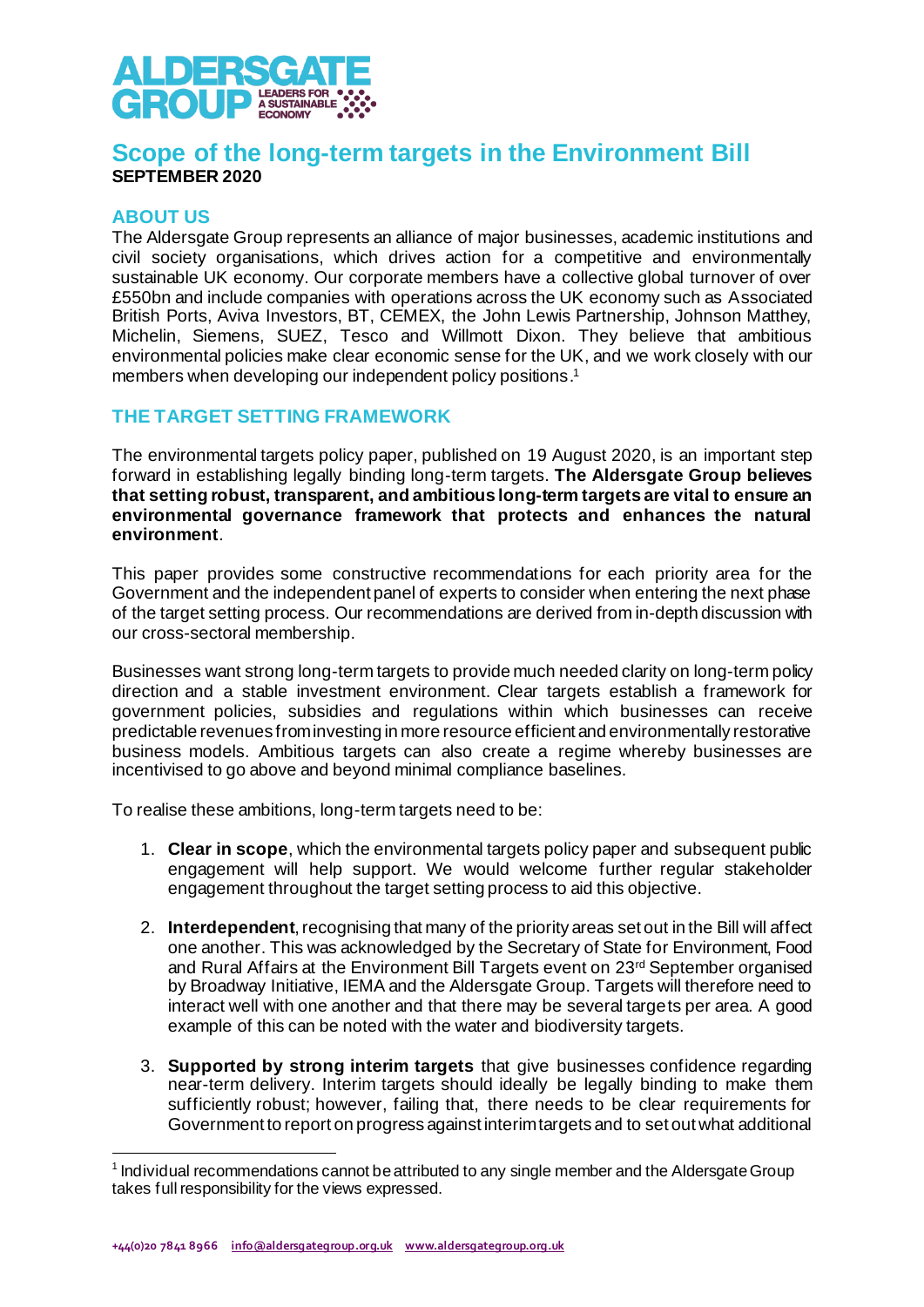

measures will be taken if we appear off-track to meet them. This will help ensure that they are sufficiently robust.

- 4. **Underpinned by an effective framework**. To have an effective framework, there should be a stronger link between the targets and the Environmental Improvement Plans (EIPs). The EIPs – and the annual reporting process supporting the EIPs – must contain clear policy measures, investments and initiatives that will help ensure progress on both long-term and interim targets. It would also be necessary to have further transparency over which experts will be consulted as part of the next phase of the target setting process. Finally, additional information is needed on what the Significant Improvement Test will entail, how long-term targets will be objectively assessed against this test, what interim targets will help drive long-term progress, and how the Government intends to deal with current targets that are due to expire between now and when the first set of targets must be set.
- 5. **Consistent with other policy areas**. As our response will set out, targets are most effective when they are integrated across multiple policy areas. The example used here relate to planning and the biodiversity priority area, but this will be essential for all four priority areas.

Long-term and interim targets also need to be supported by industry pathways, so that businesses can understand how their operations can contribute towards meeting them and the impetus to drive progress is spread across the economy. Government therefore need to work with businesses and civil society throughout the target setting process. This will help business understand targets and clarify how different actors can assist in delivering progress towards them.

The Aldersgate Group has also been advocating for an overarching objective for the targets in the Environment Bill. Having such an objective or overarching target will help establish a shared vision of what the whole target framework (long-term targets, interim targets, EIPs, environmental principles) is working to achieve, and give clarity to businesses on the expected ambition for future targets.

# **SUMMARY OF TARGET RECOMMENDATIONS**

General target recommendations

- There should be an **overarching vision** for the target setting framework to help guide improvements across all policy areas and set an expectation for future targets' ambition.
- The target development process needs to be supported by putting in place **industry pathways**, so it is clear what each economic sector will need to do to achieve the ambitions set forth in the Environment Bill.
- **Businesses and civil society** should be further involved in the articulation of future long-term targets.

Air quality

- There needs to be a further understanding of how **other air pollutants** will be tackled. The ambition for PM2.5 is understandable but future targets (long term and interim) will need to acknowledge other pollutants to drive meaningful improvements on air quality.
- The long-term targets for air quality should be based on **WHO guidelines**.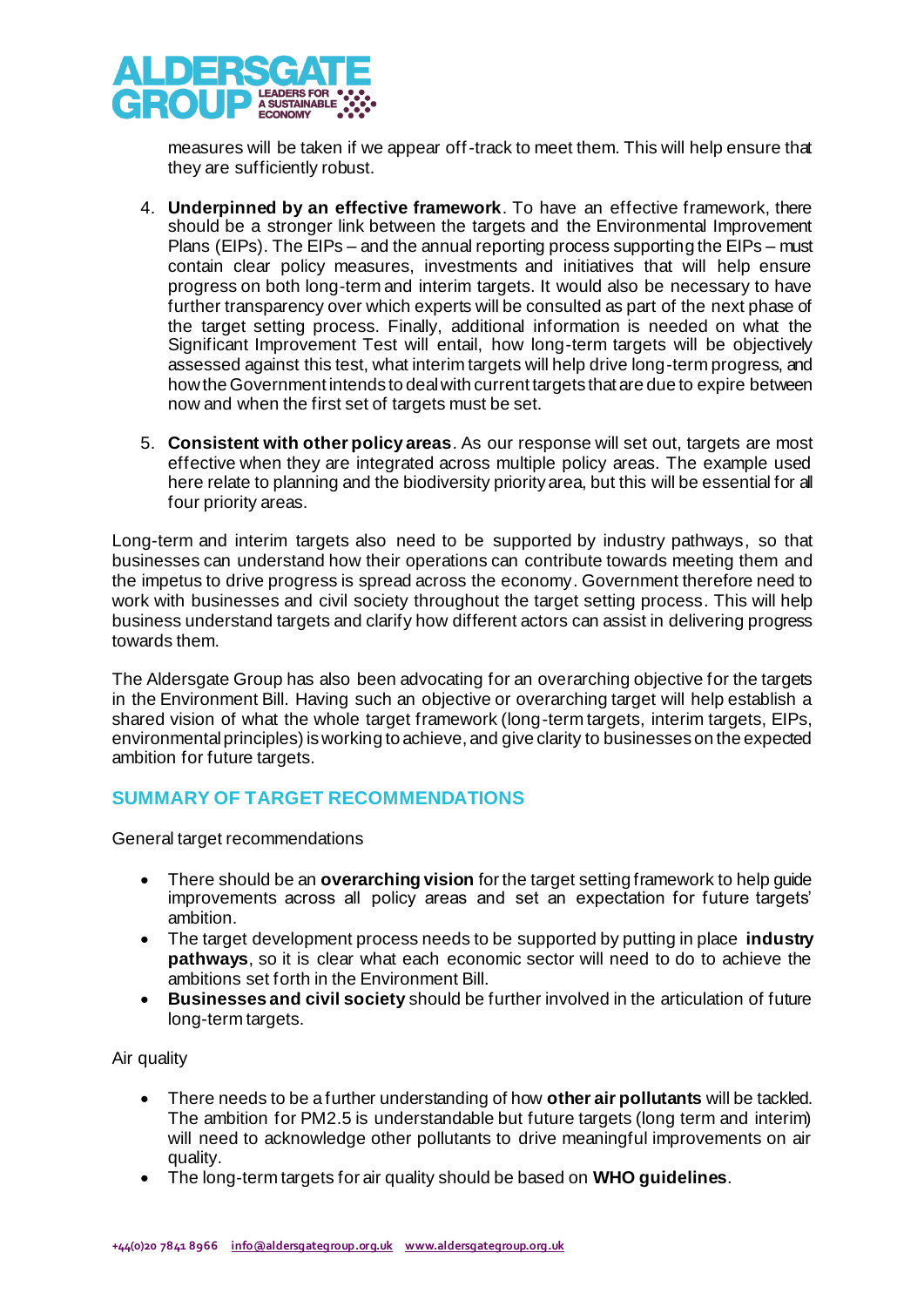

Resource efficiency and waste reduction

- Improvements in resource efficiency and waste targets need to consider **the whole economy**, not just areas where it is easy to implement measures, such as packaging.
- **Gradually mandating better product design** will be a vital supportive measure to drive further resource efficiency and improve recycling rates.
- There should be a **global materials footprint target** and further thinking is required as to how to recognise the importance of **waste and resource minimisation** within this priority area.
- Further information on how the targets will be able to differentiate between **virgin resources and recycled materials** would be welcomed.

### **Biodiversity**

- The target on restoring and creating habitats will need to consider connectivity, quality and extent of habitats to fully capture any changes in land use.
- Targets, particularly on biodiversity, need to be **integrated into other policy areas**. For example, **the Planning White Paper needs to acknowledge the role of nature restoration, biodiversity gain, and Nature Recovery Networks.**
- **Soil health and woodland cover** should be formally included in the proposed list of long-term targets.

#### **Water**

- As noted in the water priority area, it will be vital that the long-term target setting process **acknowledges any potential deadlines for existing targets**. For example, the deadline for targets under the Water Framework Directive is 2027 and there appears to be no current plans to capture these in the formation of long-term targets.
- **Sediment** should be included on the agriculture pollution target, and **other pollutants** in wastewater should be included at the earliest opportunity.
- The water demand target should include **all abstraction licenses**.

Further information on each of these recommendations is below.

# **PRIORITY AREA 1: AIR QUALITY**

### *Proposed target outcomes*

- Reducing the annual mean level of fine particulate matter (PM2.5) in ambient air
- Reducing population exposure to PM2.5 in the long term

#### *Aldersgate Group's view*

We agree with the focus on PM2.5 in the air quality priority area because of its significant human health impact. The combination of both an annual mean level target and a population exposure target will drive action across the country to reduce this particulate pollutant.

However, it will be equally important to understand how Government intends to drive action on other air pollutants that are excluded from the scope. These pollutants, including NOx, ammonia, nitrogen oxides, sulphur dioxide, and PM<sup>10</sup> still have negative impacts on the environment and human health. As a bare minimum, these should be reflected in the interim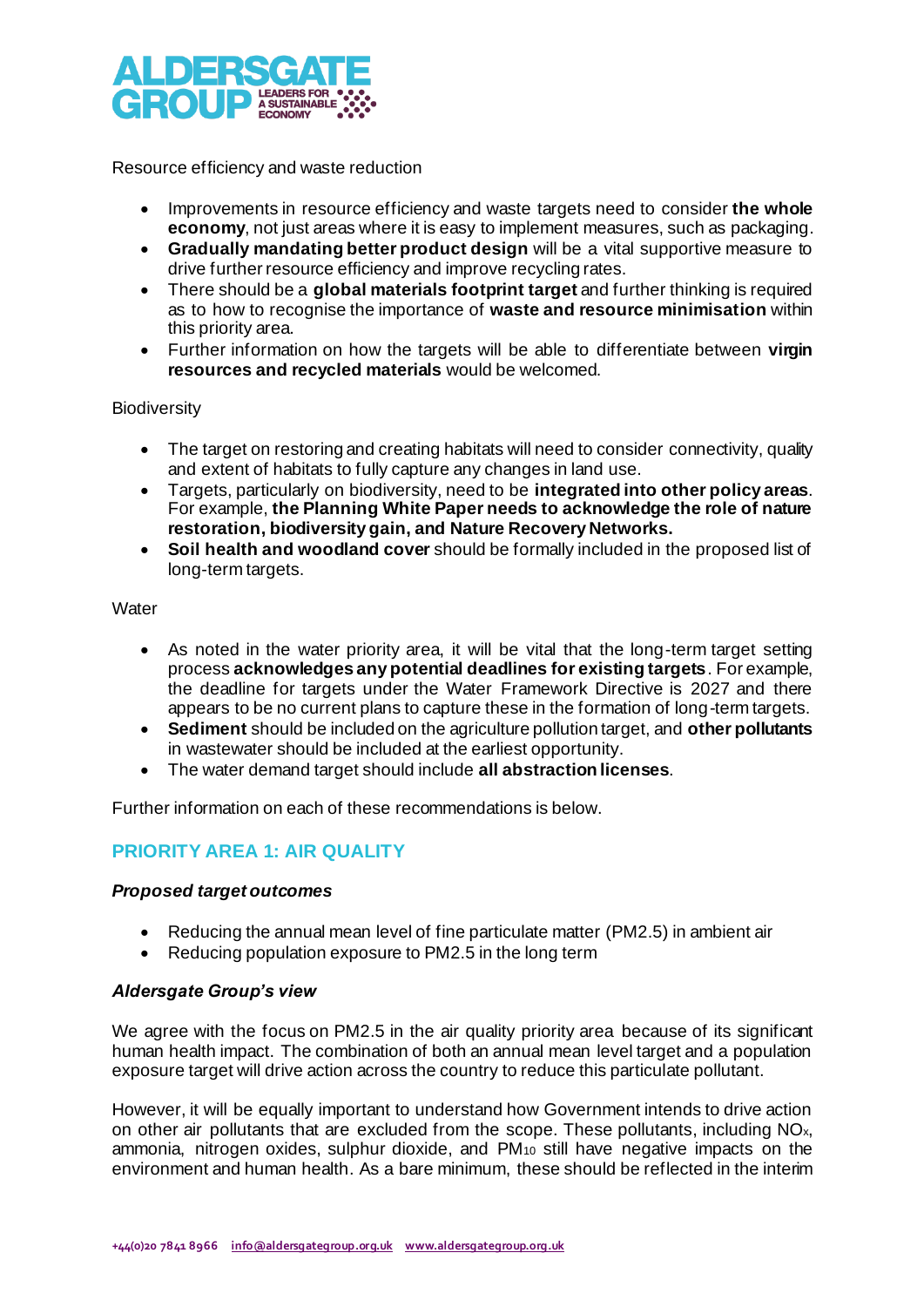

targets set for air quality to ensure coherent delivery even after any current air pollutant targets expire. For example, commitments in the National Emission Ceilings Regulations 2018 only extend to 2030, and this needs to be considered further in the development of the long-term targets and subsequent interim targets. There could be a potential here to also incorporate ozone protection.

Similarly, the policy paper does not commit to setting a target which reflects WHO guidelines. While we understand that more work is required in this area, we would strongly encourage that this work proceeds with haste and that this is reflected in the final long-term targets for air quality.

# **PRIORITY AREA 2: RESOURCE EFFICIENCY AND WASTE REDUCTION**

### *Proposed target outcomes*

- Increase resource efficiency
- Reduce the volume of 'residual' waste we generate

### *Aldersgate Group's view*

The objectives for the resource efficiency and waste reduction targets are helpful as they include both upstream resource productivity and downstream residual waste reduction. This focus will help drive improvements across the economic system, and as such, the Aldersgate Group welcome this initial focus on the resource efficiency and waste reduction targets. These targets will be important to ensure that the whole economy moves to a more resource efficient footing. To further achieve this vision, it is vital that the final long-term targets in this area support commitments made in England's Resources and Waste Strategy and in the 25 Year Environment Plan.

In practice, to drive improvements across the board on resource efficiency and waste, it will be important to work with a range of economic sectors to develop pathways for how they can reduce waste and increase resource efficiency. Improvements need to come from all sectors, not just those where improvements are easily identifiable, such as packaging.

Since 80% of a product's environmental impact is determined at the design stage<sup>2</sup>, we would urge Government to **introduce measures that will gradually mandate better product designs**. Our REBus work on resource efficiency and waste management has illustrated the importance of targets and policies in increasing recycling and achieving greater resource efficiency. This was done by incentivising better product design across a wide range of product groups, such as batteries, tyres, furniture and electronic goods. Having such a measure in place will greatly support progress in this priority area.

In the long term, progress in this area need to help reduce the UK's global materials footprint and minimise people's resource consumption.The focus on raw material consumption for the resource efficiency target is welcome, but **we would urge Governmentand the independent expert panel to consider how these additional aspects (global footprint and minimisation) can be incorporated into this priority area.** Furthermore, the global footprint needs to encompass imported as well as exported materials. Including imported materials will be important to fully understand the UK's impact on the environment and to prevent offshoring of raw material extraction. It will also help lay the foundation for a potential future target on

<sup>&</sup>lt;sup>2</sup> Aldersgate Group (2017) Amplifying action on resource efficiency: UK edition <https://www.aldersgategroup.org.uk/asset/561>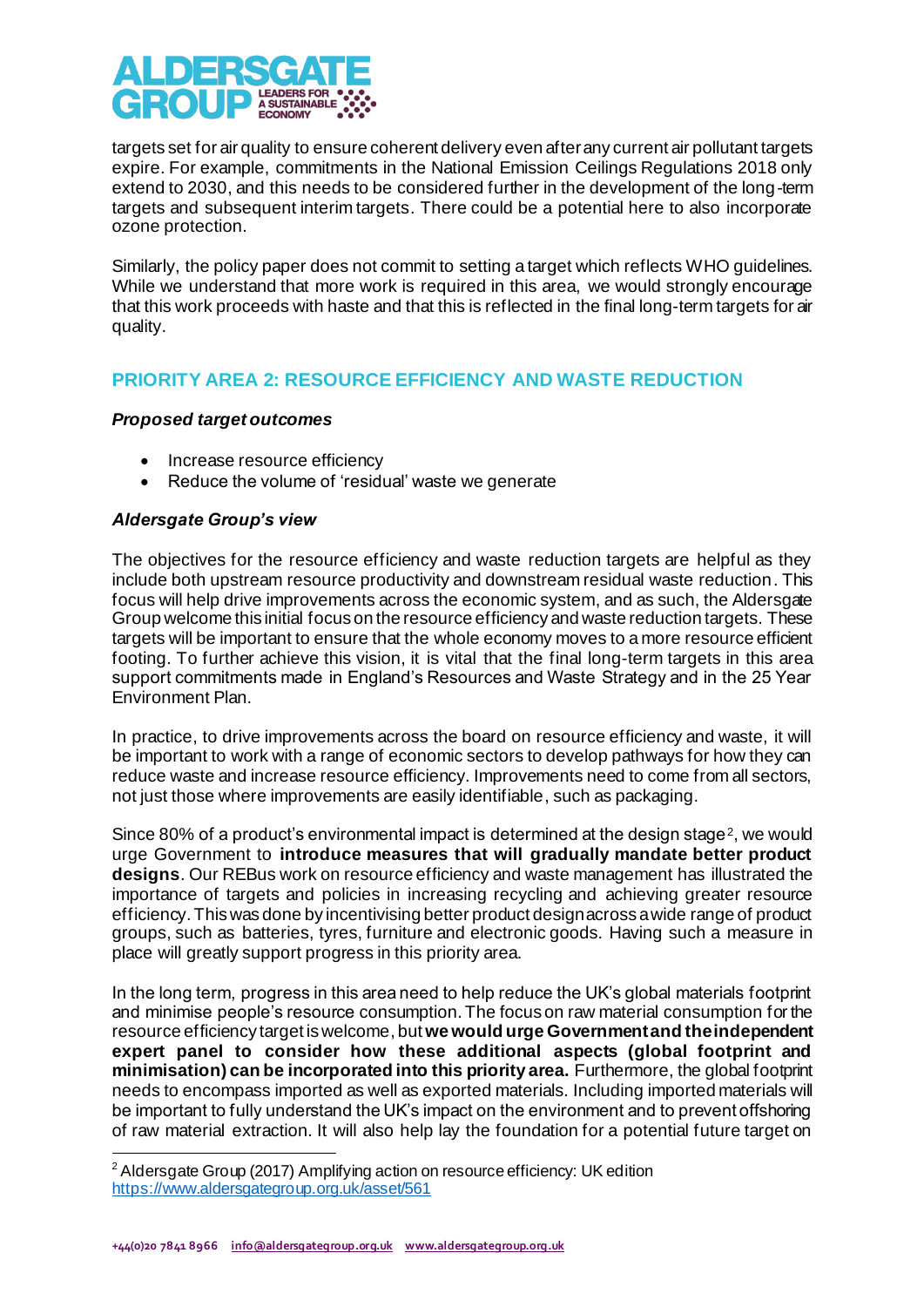

embodied carbon in materials and products, thereby aligning climate and environmental ambitions.

Finally, we would welcome further information on how the targets will differentiate between virgin resources and recycled materials, as the distinction can help incentivise more circular business models.

# **Priority area 3: Biodiversity**

### *Proposed target outcomes*

- Improve the quality of habitat on land, including freshwater and coastal sites, expressed through the condition of protected sites (SSSIs)
- Improve the quality of marine habitat, expressed through the condition of Marine Protected Areas
- Improve status of species populations on land and in freshwaters
- Restore and create wildlife-rich habitat outside protected areas through appropriate management
- Improve soil health (potential target)
- Improve woodland cover (potential target)

### *Aldersgate Group's view*

Reversing biodiversity loss is a crucial part of reversing the decline in the natural environment and restoring it for future generations. The targets proposed for this priority area are ambitious and extensive in scope. In particular, we welcome the inclusion of the marine environment and of extinction risk and abundance in the species population target. Recognising this breadth of factors will help make the targets impactful and drive implementation on the ground. It is also worth ensuring that these targets support any international progress at the Convention on Biological Diversity in 2021.

On restoring and creating wildlife rich habitats, it will be important that this target cover s the **connectivity, quality and extent of habitats** so that it can capture any changes in land use, positive as well as negative. Furthermore, to ensure the success of this target, it is crucial that the restoration of habitats target links back to **other policy areas such as planning**. Under the current proposals in the Planning White Paper, there are no mechanisms to classify areas for restoration (only protected areas, and these may require different classifications in the planning system), or any mechanisms to recognise the role of Nature Recovery Networks. Additionally, the planning reforms need to further integrate the goal of biodiversity net gain in the proposals to maximise its impact.

We would further urge the Government to include formally the potential targets related to **soil health and woodland cover**. Improving them would have a considerable positive contribution to the environment, especially as the current estimation for soil degradation in England and Wales is £1.2bn per year for England and Wales.<sup>3</sup> Including these as targets will make sure that biodiversity is considered as a whole and will help illustrate how interconnected these targets are – for example, improvements in soil health will complement initiatives to reduce pollution from agriculture.

<sup>&</sup>lt;sup>3</sup> Cranfield University (2015) The Total Costs of Soils Degradation in England and Wales.